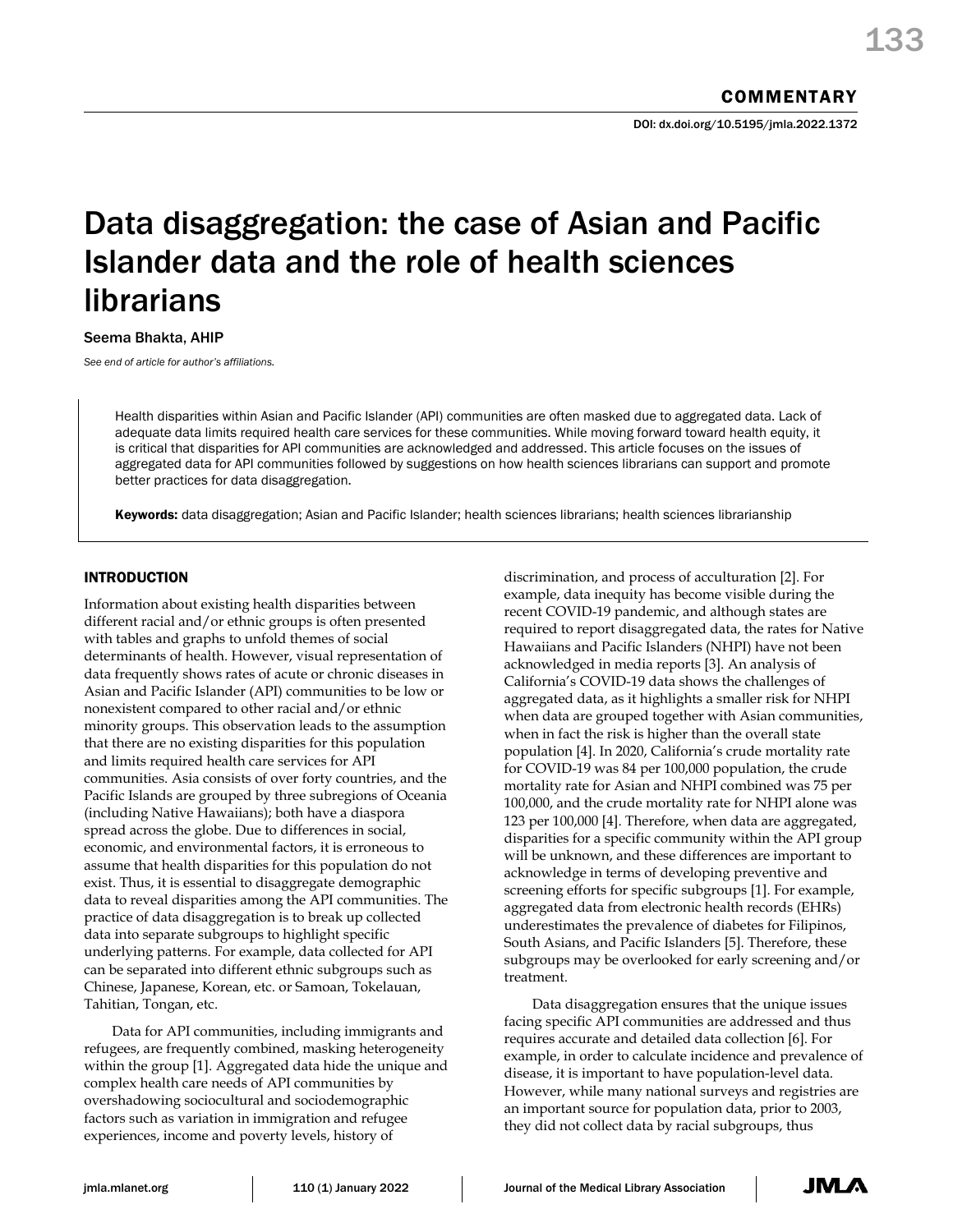aggregating the data [1]. Aggregated data are a problem because data from comprehensive federal surveys are routinely used by researchers and policymakers to set the agenda of needed services [1].

Although it is possible to study an entire population, many researchers sample participants drawn from the population, which requires adequate sampling techniques to ensure equal representation within the sample [7]. By adequately sampling subgroups, disaggregation can provide meaningful and critical information on the health needs of specific ethnic populations to community service providers and policymakers [1, 2]. It is also essential to have a large sample size to make it less likely that the participants will differ significantly from the population of interest. Smaller samples of API subgroups lead to statistically unreliable estimates, suggesting that differences do not exist, when in fact larger, more adequate samples will reveal important differences [1], such as for self-reported diabetes prevalence [8], patientprovider communication [9], and the risk of gestational diabetes [10].

Inadequate data collection methods impact the reliability and validity of the data gathered and leads to misinterpretation of data [1, 2]. However, data collection for API subgroups is challenging because it is difficult to recruit API participants for studies, which has often been attributed to mistrust, lack of information, and language and cultural barriers [1]. While there are national, state, and community efforts to collect subgroup data, it is important to offer interviews and surveys in multiple languages and dialects that span the API diaspora. However, API languages are generally not used in most studies, and sampling methods may omit participants with limited English proficiency and leave them out from interviews because of the language barriers [1]. Sampling bias occurs and data are skewed when only Englishspeaking participants are interviewed [1, 2]. Selfidentification also plays an important factor and can result in undercounting or missing data due to issues of ethnic classification. It is important to understand how social differences or sociopolitical history impacts ethnic identification or opting out of an identity. For example, Punjabis in Northern California have been found to not identify as Asians because of their sociopolitical history in India, and South Asians living in the United States predominantly identify as Indian-American [2, 11].

## THE ROLE OF THE HEALTH SCIENCES LIBRARIAN

Advancing health equity and reducing health disparities requires better practices for research design and data collection. The lack of systematic disaggregation of data, whether it be at the collection, analysis, or reporting phase, can disguise essential health care needs, social services, and resources for the API communities [3]. Differences between the API subgroups are important to

acknowledge in terms of developing targeted preventive and screening efforts and requires collaboration to implement new practices to change the data system [1, 3].

Health information professionals serve a variety of patrons to meet their information needs and go beyond their exclusive role as information providers to take on more active roles such as public health collaborators, research experts, and/or data managers. The following sections offer suggestions and are not exhaustive of what librarians can do, but allow us to begin thinking about our role when it comes to addressing the challenges of aggregated data and promoting data disaggregation practices.

#### Outreach & advocacy

Health sciences research is neither inclusive nor accessible to different demographics. Minorities are continuously underrepresented in clinical trials and epidemiologic cohort studies as there are barriers to information, limited understanding due to language barriers, low community engagement, and lack of trust and awareness, all of which limit opportunities to participate in studies [12, 13]. For example, when recruiting for clinical trials, it is vital that there is diverse representation of the population [13, 14]. As recruitment has been relatively homogenous, proper outreach is needed to have a heterogenous study population [14, 15].

The National Institutes of Health (NIH)'s All of Us program is working to improve health care through research and focuses on building a diverse database by recruiting a diverse participant pool that includes members of groups that are often left out in research [16]. The NIH/Network of the National Library of Medicine (NNLM) All of Us Community Engagement Network provides awareness of the All of Us program to underrepresented communities [17]. The current All of Us program data groups Asian as a single unit, possibly because there is low recruitment and representation, thus requiring more outreach in these communities. As members of the NNLM, health sciences and medical libraries can access and distribute materials about the program to their patrons. Librarians can also partner with other programs like All of Us and/or research centers within their institutions to offer services and strategies on outreach and recruitment.

A key aspect of research recruitment and participation is informed consent. Trustworthiness is an essential component to the widespread implementation of how data are collected, how data are used, and who has access to data [18]. The principle of informed consent requires that participants are provided with information about the project that is sufficiently full and accessible in order to be considered informed for their decision about whether to take part [19]. Informed consent establishes a more equal relationship between researchers and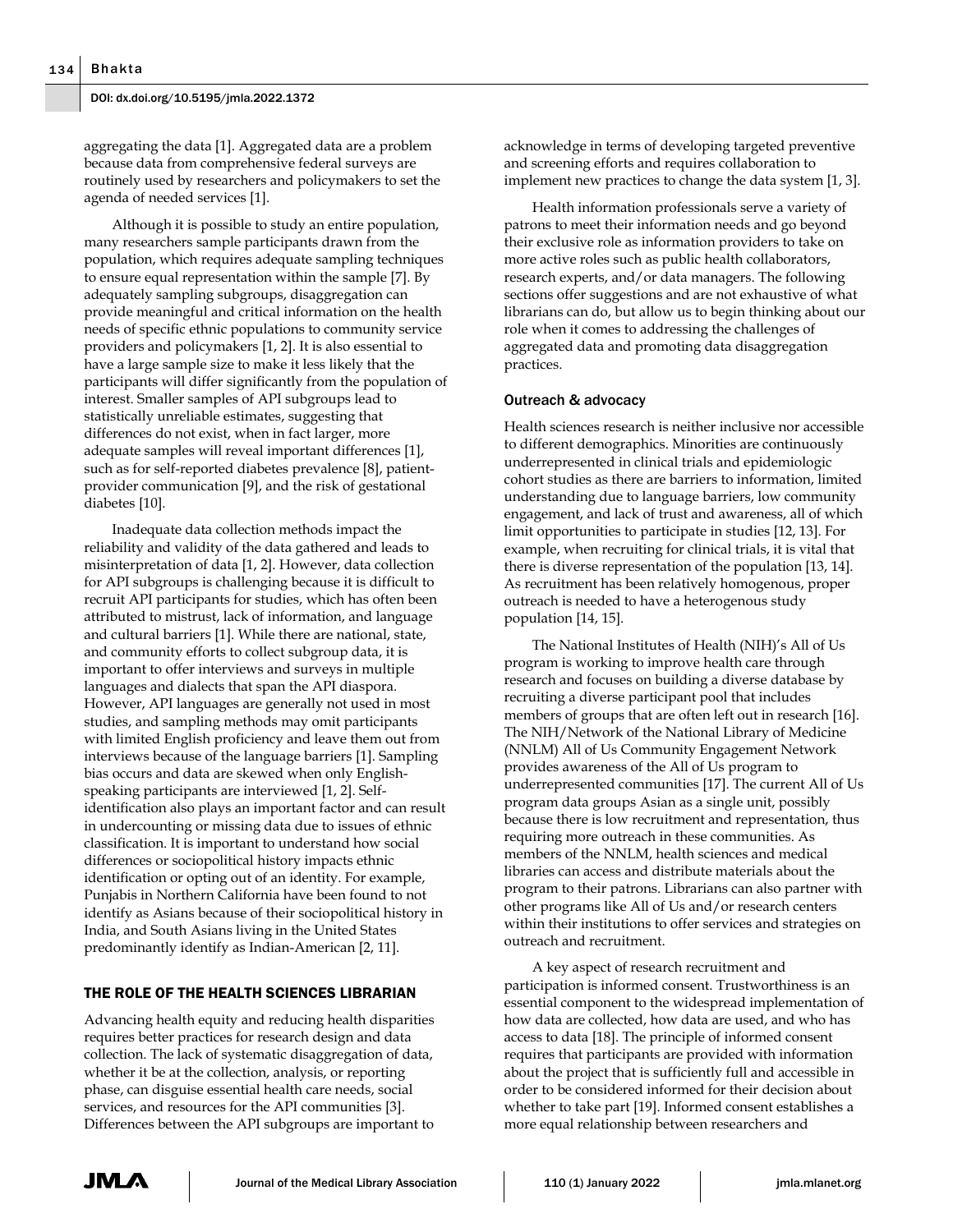participants, in which the latter can have the confidence to be more open and frank about the aspects of their lives that are being researched, resulting in collection of quality data [19].

Participants from API communities are more likely to participate in studies when there are culturally matched researchers, language-appropriate tools and resources, and community involvement to destigmatize participation in research and altruism [20]. For example, the Pacific Islander community has concerns related to the use of data extrapolation that may overgeneralize Native Hawaiians, the need for community input within the scope of the research, and the requirement for culturally tailored programming that is directed back to the community [20]. Partnership with API community organizations is important for recruiting participants and decreasing information inequities by addressing questions and concerns. Librarians can partner with API organizations and/or work with translators to develop appropriate resources in API languages and dialects for outreach and recruitment, to provide information addressing questions and concerns about research projects, and to ensure community representation of participants with limited English proficiency and/or low literacy [1]. For example, some libraries have partnered with researchers and organizations to understand information-seeking behavior of different communities and to develop resources with community health workers (CHWs) [21, 22]. As members of the community they serve, CHWs have a unique understanding of the norms, attitudes, values, and strengths of their community and can bridge the information and communication gap between members and health institutions [23]. Although CHW programs do not adequately address the ethnic and cultural diversity in API populations or address the causes of morbidity and mortality in subgroups, CHWs have a unique position to influence social connectedness, social capital, and social support within these communities [23]. Thus, the library and CHW partnership model can be applied to API communities to bridge the gap of subgroup outreach for research recruitment and understanding of health information needs, information-seeking behavior, and health literacy. While CHWs are effective in community outreach, there is a lack of integration within clinical settings [23]. Librarians, especially those interested in consumer health librarianship, can advocate for CHW recruitment in clinical settings as part of consumer health resource-sharing initiatives. Partnerships with CHWs and librarians would also be a valuable model of engagement with communities through community-based participatory research efforts to understand and utilize best practices of outreach in underserved communitydriven populations such as Pacific Islander communities [24].

#### Data ethics & services

It is essential for librarians to acknowledge the importance of data disaggregation in the instruction of data literacy and data equity. Through curation, preservation, and dissemination of data, librarians can also develop ethical activities in partnership with researchers, students, faculty, and clinicians to advance disaggregated practices across the life cycle of the data [3]. For example, EHRs are used to gather and display patient-level data, like race and ethnicity, for clinical decision-making. However, during initial patient visits, data on race and ethnicity are not often captured; although modifications are made over time, there is variance in completeness of information [25]. The accuracy of race and ethnicity reported data in EHRs is also limited and requires the need for a better process of documentation [26], adjusting the EHR record system by offering additional options, and providing multidisciplinary education efforts for clinicians and patients [27]. Librarians can highlight the importance of documenting race and ethnic subgroups in EHRs to residents, faculty, and clinicians. Advocating for subgroup documentation would allow librarians to provide appropriate information resources for better patient care.

Data ethics are tied to societal contexts and understanding, and working with communities that have been previously marginalized, underrepresented, and misrepresented includes principles of privacy, research ethics, ethical ecosystems, and control [28]. Ethical activities ensure individual privacy and confidentiality of data; maintain integrity of research through the protection of data and prevents data manipulation; safeguard spaces, communities, cohorts, and other information ecosystems where data are created, accessed, and studied; and guide the decisions regarding who is in control of data, who should be in control, and how data are preserved and accessed [28].

Privacy is the "claim of individuals . . . to determine for themselves when, how and to what extent information about them is communicated" [29], which is a central concern within the library and information science (LIS) field [28]. Since data is managed within different information ecosystems such as medical and/or academic sectors, librarians can enforce an ethical framework of checks and balances among each user of data [28]. Within LIS, attention on data as intellectual property and academic integrity is a key focus within research ethics. As librarians work with faculty, students, and clinicians on research and scholarly communication, it is important to be aware of plagiarism, faking of data, unethical data collection methods, archiving sensitive data, and informed consent [28]. Value of data is based on the ability to create governing structures and delivery of better policies and strategies [30].

Data repositories have been created in many disciplines to preserve data to promote wider sharing and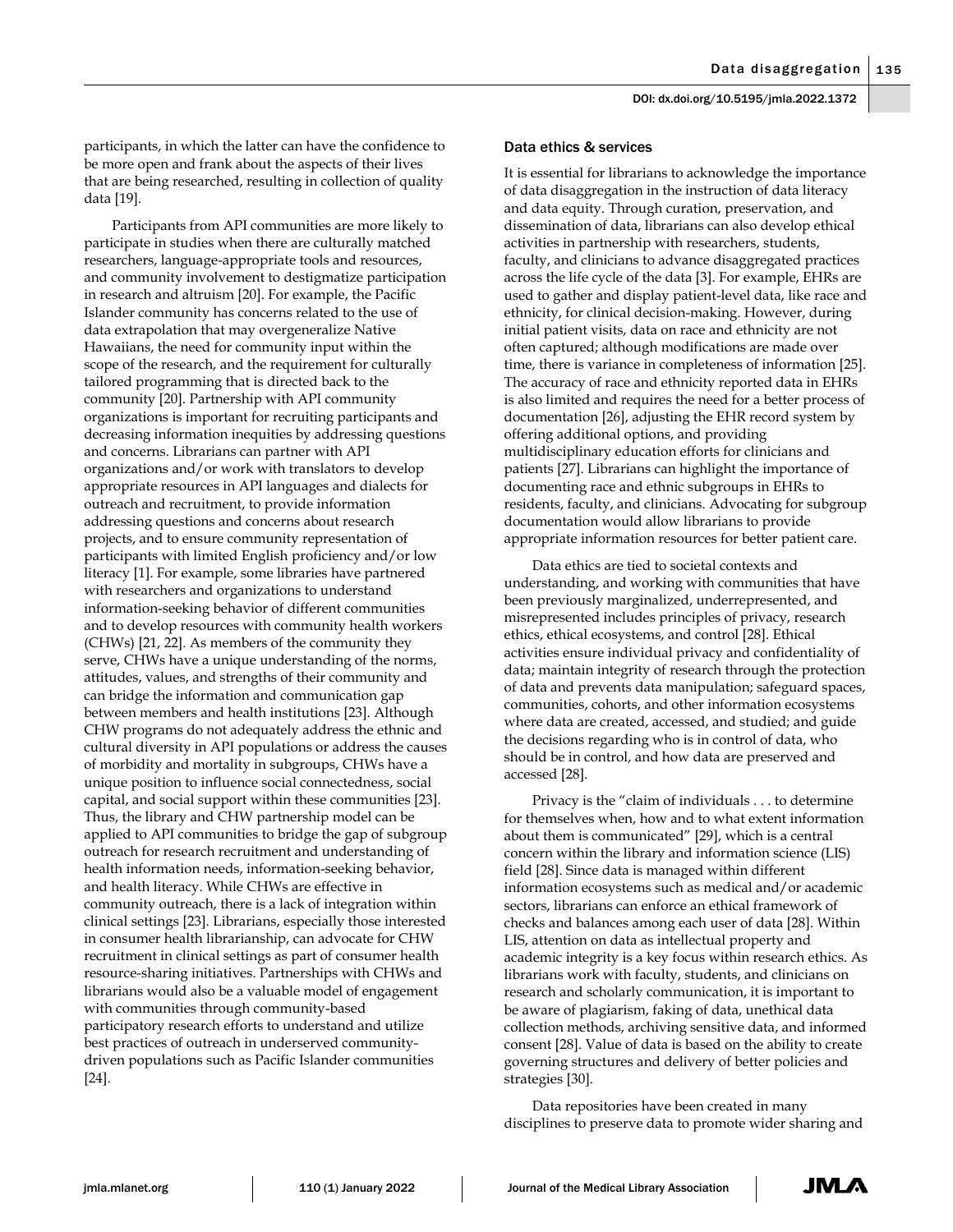reuse of data [31]. Librarians have the unique qualification to manage and control data repositories, such as overseeing who can use the data and how the data are used while keeping in mind the principles of information privacy and confidentiality [31]. Governing access and use are important for data with policy, legal, or ethical considerations [31]. For example, data collected from interviewing immigrants, refugees, and those who are undocumented are delicate but necessary for disaggregated data; therefore, it is important to keep the data private, confidential, and deidentified [2]. Privacy is a major concern in research involving human subject data; thus, participants' informed consent must be respected and data deidentified for data sharing [31]. Controlled data collections are repositories in which librarians can make and enforce rules with data sharers and data users for the integrity and trustworthiness of the data repository, which may promote deposits of data for increased accessibility and use [31].

## Evidence-based practice

Evidence-based practice (EBP) is based on acquiring and appraising the literature. Whether it be aggregated or disaggregated data, finding appropriate literature leads to available health-related information about API communities or the lack of information on health and health care services regarding this population and subgroups. During a reference interview, a patron may ask for literature on a certain topic that may only have aggregated data. This information could be deemed as a gap in current research on the topic within API communities. The interview would give librarians an opportunity to engage with the patron around the pitfalls of aggregated data and suggest finding literature for API subgroups instead. Librarians can go beyond the reference request and provide a few additional articles or resources on available subgroup data. In addition, librarians can recommend or work on reviews about API health by gathering literature with aggregated data to highlight discrepancies of available evidence and/or collect literature on disaggregated data to provide insight on health disparities of subgroups. For example, Wyatt et al. extrapolated and synthesized aggregated and disaggregated data from existing literature to find evidence on specific risk and protective factors associated with depression and suicide among Asian American and Native Hawaiian/Pacific Islander youth [32].

# Acquiring the literature

Applying social justice principles to health sciences libraries includes keeping up with trends and engaging in critical librarianship practices [33]. Librarians need to reflect and observe societal biases and privileges within the system of information services and literature searching [33]. For example, obtaining the most relevant articles on health needs, experiences, and disparities among the API diaspora requires adequate understanding of which

search terms and controlled vocabulary to use during comprehensive literature searching. For an effective search, it is important to identify and address terms and subject headings that may be problematic and/or incorrect in different literature databases. To eliminate search bias, the search strategy can be peer reviewed (by health sciences librarians and non-health sciences librarians) for appropriate use of terms and subject headings in various databases.

Knowledge of MEDLINE indexing practices can lead to better search strategies and retrieval of relevant literature [34]. Medical Subject Headings (MeSH) give uniformity and consistency to indexing and cataloging of the literature with automatic term mapping (ATM) by matching search terms to MeSH. However, there are issues with ATM, as some commonly used terms associated with the API diaspora are not appropriately matched to MeSH terms. For example, MEDLINE omits mapping of many specific Asian countries to the MeSH "Asian Continental Ancestry Group" as well as many of the diverse ethnic groups of the Pacific Islands from the MeSH "Oceanic Continental Ancestry Group." Searchers will need to change their search strategy to reflect the lack of keywords being matched to specific MeSH terms as relevant articles may be indexed under different MeSH and pairings of subheadings [34]. For example, when searching for "Indian," it does not map to "Asian Continental Ancestry Group" but to "American Natives." A searcher looking for articles about the population of India or its diaspora would be required to search for "Asian Indian" or "Asian Indian American," which maps to "Asian Americans" under "Asian Continental Ancestry Group." In a systematic review on mental health among Asian American breast cancer survivors, the search strategy included keywords for ethnicity and country, which included "Indian" and "India" [35]. Searchers will need to be inclusive of which keywords they use for specific ethnic groups and coordinate with appropriate MeSH terms such as geographic location [34]. A systematic review on the risk of breast cancer in Asian women used geographic location subject headings with additional key terms [36]. However, searching for "South Asia" does not map to the MeSH for "Asia" but "Southern Asia" does. In addition, South Asian countries are mapped under "Western Asia," which is geographically incorrect, and even an expert searcher could overlook this and miss relevant articles.

#### Appraising the literature

EBP requires critical appraisal of research evidence to develop and implement effective clinical practice and public health programming. Librarians are often embedded in the EBP curriculum as experts in finding evidence-based resources by looking at the strengths and weaknesses of research methodology and the reliability and validity of data. One aspect of critical appraisal is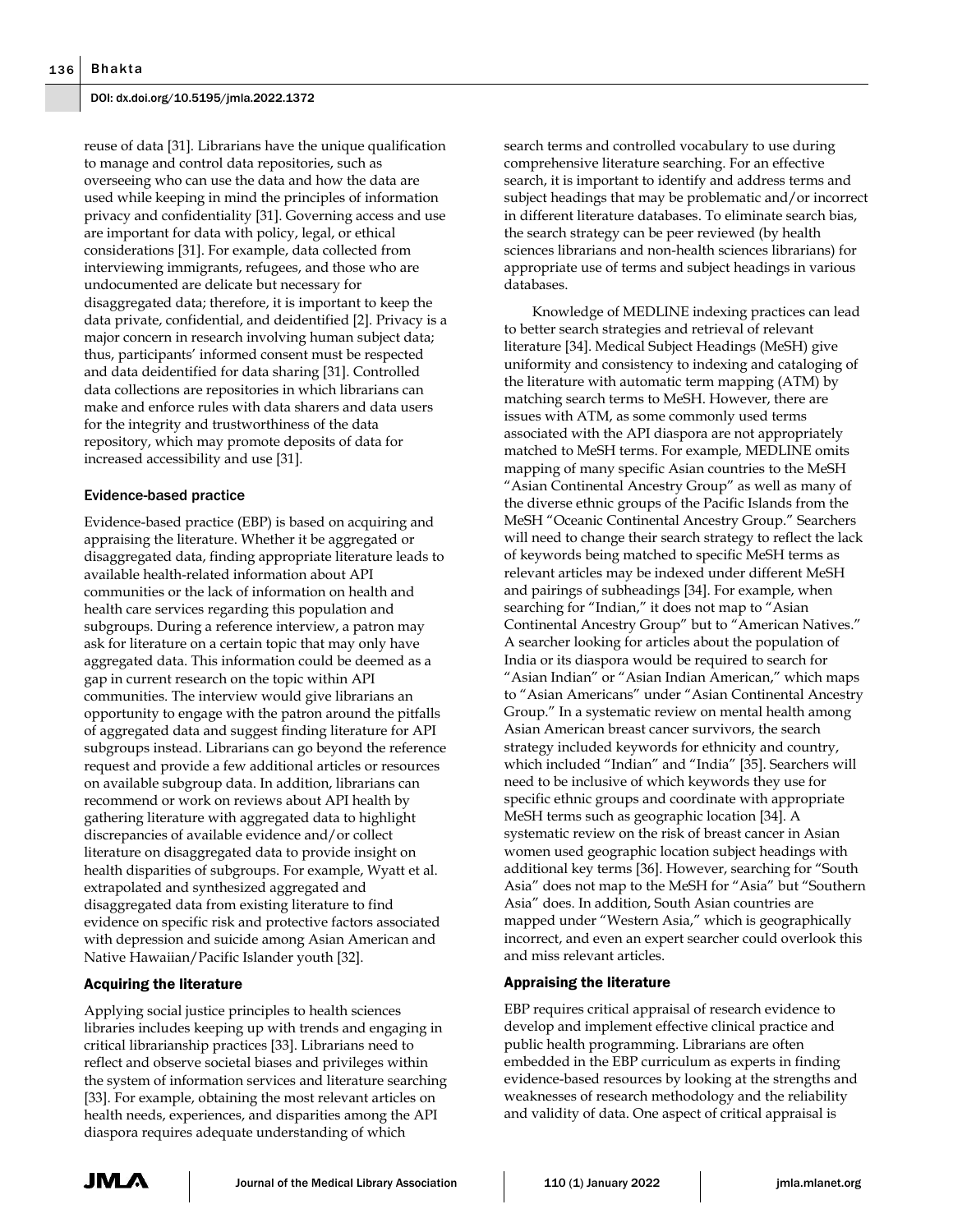applicability to a specific patient population, which is difficult to do with aggregated data.

With the evidence gap for understanding API health disparities and health care needs, librarians need to not only acquire the literature but also appraise the evidence and its applicability to specific patient populations. For example, when searching for appropriate literature, look at the tools used to collect demographic data (were they culturally appropriate?), are language barriers addressed (what languages was the survey conducted in?), inclusivity of community involvement (was the design of the study in collaboration with the specific communities it is surveying?), and/or replication of the study on different ethnic groups (has this been conducted in different API communities?) [1, 2, 3]. Ask these questions and instruct students, faculty, and health care professionals to think about these important elements of a research study. Focusing on disaggregated data is essential in disseminating quality evidence, especially in systematic reviews and meta-analyses as they are the highest-level of evidence (if properly conducted).

## **CONCLUSION**

Health sciences librarians, whether in academia or medical centers, have the unique knowledge and skill set to promote awareness around data disaggregation and advocate for its importance in understanding disparities within the API communities. Through information services, data services, EBP instruction, and patron outreach, librarians can support data disaggregation practices. Although this paper focuses on API communities, the background information on aggregated data and suggestions for librarians can be applied to other race and/or ethnic groups [3].

# REFERENCES

- 1. Holland AT, Palaniappan LP. Problems with the collection and interpretation of Asian-American health data: omission, aggregation, and extrapolation. Ann Epidemiol. 2012 Jun;22(6):397–405.
- 2. Srinivasan S, Guillermo T. Toward improved health: disaggregating Asian American and Native Hawaiian/Pacific Islander data. Am J Public Health. 2000 Nov;90(11):1731–4.
- 3. Kauh TJ, Read JG, Scheitler AJ. The critical role of racial/ethnic data disaggregation for health equity. Popul Res Policy Rev. 2021 Jan 8:1–7.
- 4. Ponce NA, Shimkhada R, Tulua A. Disaggregating California's COVID-19 data for Native Hawaiians and Pacific Islanders and Asians. Los Angeles, CA: UCLA Center for Health Policy Research; 2021.
- 5. Gordon NP, Lin TY, Rau J, Lo JC. Aggregation of Asian-American subgroups masks meaningful differences in health and health risks among Asian ethnicities: an electronic

health record based cohort study. BMC Public Health. 2019 Nov 25;19(1):1551.

- 6. AAPI Data. Ethnicity data [Internet]. [cited 17 June 2021]. <https://aapidata.com/ethnicitydata/>.
- 7. Byrne, G. A statistical primer: understanding descriptive and inferential statistics. Evidence Based Library and Information Practice. 2007 Mar;2(1):32–34.
- 8. Shah NS, Luncheon C, Kandula NR, Cho P, Loustalot F, Fang J. Self-reported diabetes prevalence in Asian American subgroups: behavioral risk factor surveillance system, 2013- 2019. J Gen Intern Med. 2021 Jun 9.
- 9. Kirby JB, Berdahl TA, Torres Stone RA. Perceptions of patient-provider communication across the six largest Asian subgroups in the USA. J Gen Intern Med. 2021 Apr;36(4):888–93.
- 10.Chen L, Shi L, Zhang D, Chao SM. Influence of acculturation on risk for gestational diabetes among Asian women. Prev Chronic Dis. 2019 Dec 5;16:E158.
- 11.Badrinathan S, Kapur D, Kay J, Vaishnav M. Social realities of Indian Americans: results from the 2020 Indian American Attitudes Survey. Washington, DC: Carnegie Endowment for International Peace (US); 2021 June. 1–63.
- 12.Haris-Hooker S. Moving toward equitable health sciences knowledge sharing [Internet]. 4 May 2021. Medical Library Association. InSight Initiative Summit 6: Keynote Address. <https://www.mlanet.org/p/cm/ld/fid=1841>.
- 13.Clark LT, Watkins L, Piña IL, Elmer M, Akinboboye O, Gorham M, Jamerson B, McCullough C, Pierre C, Polis AB, Puckrein G, Regnante JM. Increasing diversity in clinical trials: overcoming critical barriers. Curr Probl Cardiol. 2019 May;44(5):148–72.
- 14.Swanson GM, Ward AJ. Recruiting minorities into clinical trials: toward a participant-friendly system. J Natl Cancer Inst. 1995 Dec 6;87(23):1747–59.
- 15.Strategies to reach diverse populations for clinical trials: approaches used by practices recognized with the 2006 clinical trials participation award. J Oncol Pract. 2006 Sep;2(5):241–3.
- 16.National Institutes of Health. All of Us research program [Internet]. [cited 16 June 2021] [<https://allofus.nih.gov/>](https://allofus.nih.gov/).
- 17.Network of the National Library of Medicine. Get involved: NNLM All of Us community engagement network [Internet]. [cited 16 June 2021] <https://nnlm.gov/all-ofus/engage>.
- 18.Ellaway RH, Pusic MV, Galbraith RM, Cameron T. Developing the Role of big data and analytics in health professional education. Medical Teacher. 2014;36(3): 216–22.
- 19.Crow G, Wiles R, Health S, Charles V. Research ethics and data quality: the implications of informed consent. International Journal of Social Research Methodology. 2016;9(2):83–95.
- 20.George S, Duran N, Norris K. A systematic review of barriers and facilitators to minority research participation among African Americans, Latinos, Asian Americans, and Pacific Islanders. Am J Public Health. 2014 Feb;104(2):e16–31.